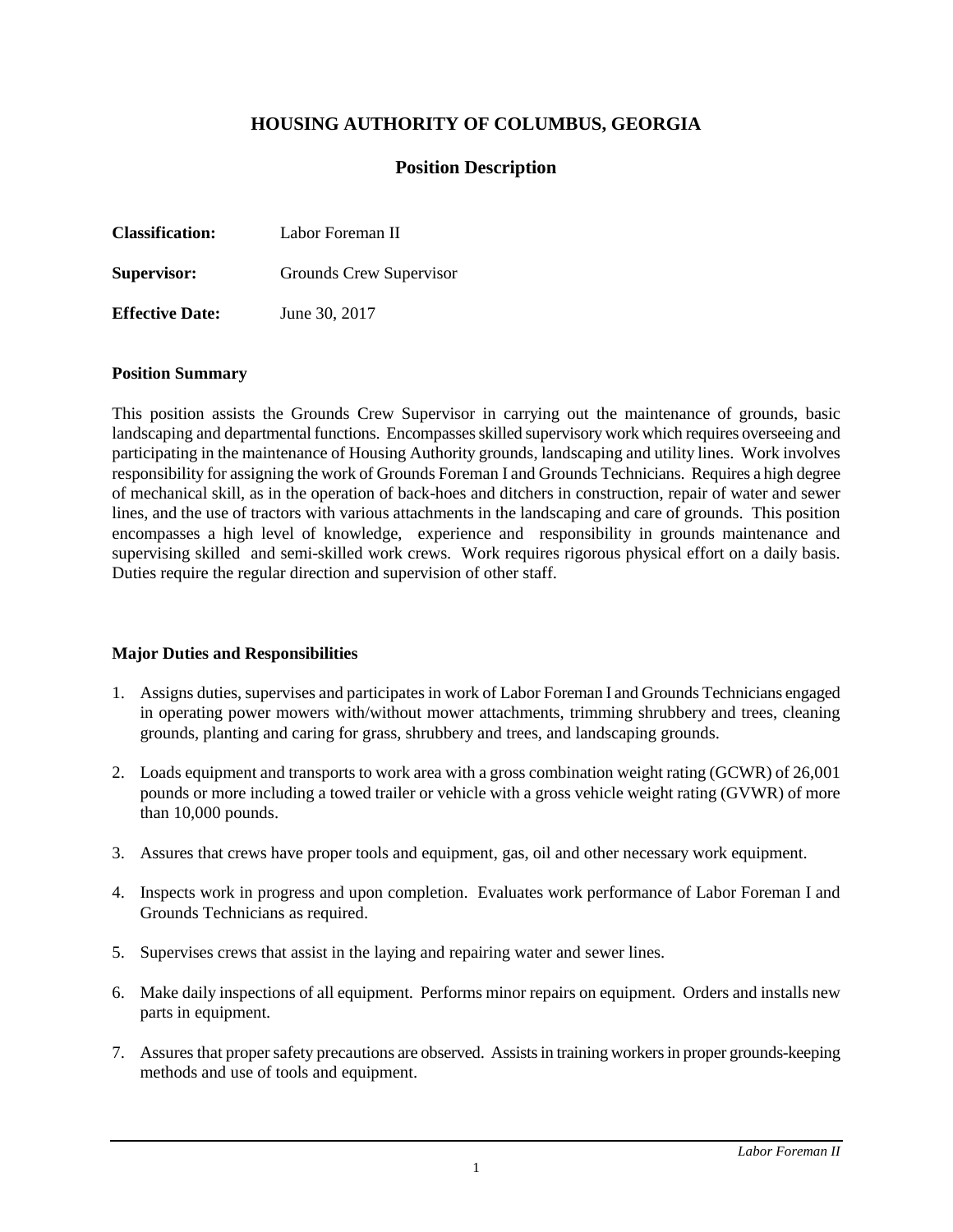- 8. Intermittently supervises crews performing a variety of custodial and maintenance duties.
- 9. Functions in the capacity of Acting Grounds Manager in his/her absence.
- 10. Performs related duties as required.

#### **Required Knowledge and Abilities**

- 1. Considerable knowledge of grounds maintenance operations such as the seeding, sodding, rolling, mowing, raking and sprinkling of lawns, and the spraying and pruning of trees and shrubs.
- 2. Considerable knowledge and experience of the operation and maintenance of tractor, trucks, back-hoes, and ditchers.
- 3. Knowledge of landscaping and cement services.
- 4. Ability to supervise, review and evaluate the work of subordinates, and to train them in the proper methods and techniques.
- 5. Ability to understand, interpret, adhere to, and enforce company policies.
- 6. Ability to perform minor repairs on a variety of grass cutting equipment.
- 7. Ability to clearly communicate ideas and instructions, both orally and written.
- 8. Ability to perform moderately heavy manual labor.
- 9. Ability to establish and maintain effective working relationships with subordinates, management, and the general public.

#### **Physical Requirements**

- 1. Ability to operate a variety of equipment, tools, and machines.
- 2. Ability to lift up to 50 lbs. from floor to overhead.
- 3. Ability to work in wet, damp, hot, cold, or dusty places.
- 4. Ability to stoop and kneel in order to gain access to work areas.
- 5. Ability to work while standing for extended periods of time.
- 6. Ability to operate automatic and standard shift vehicles.